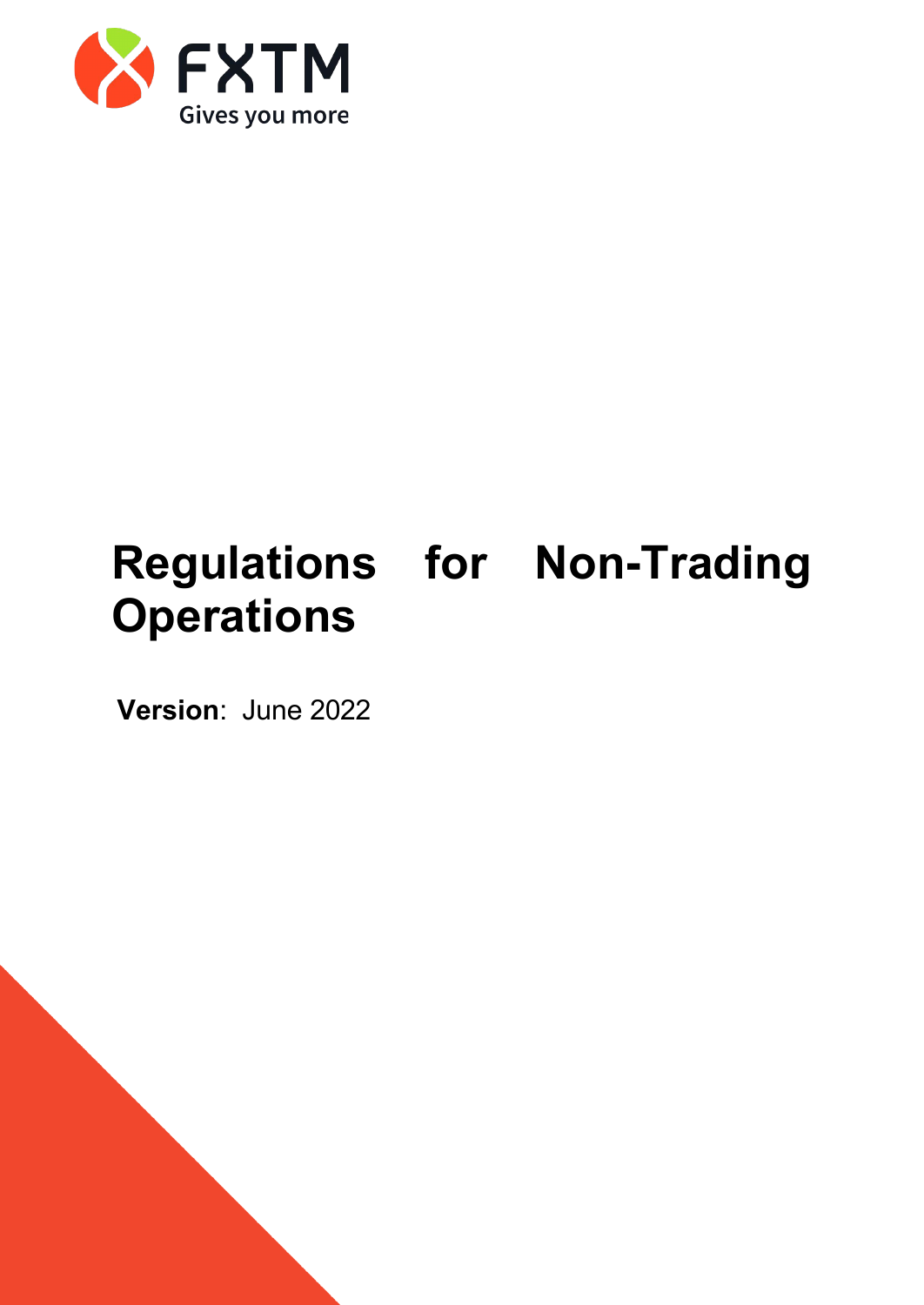

#### **Table of Contents**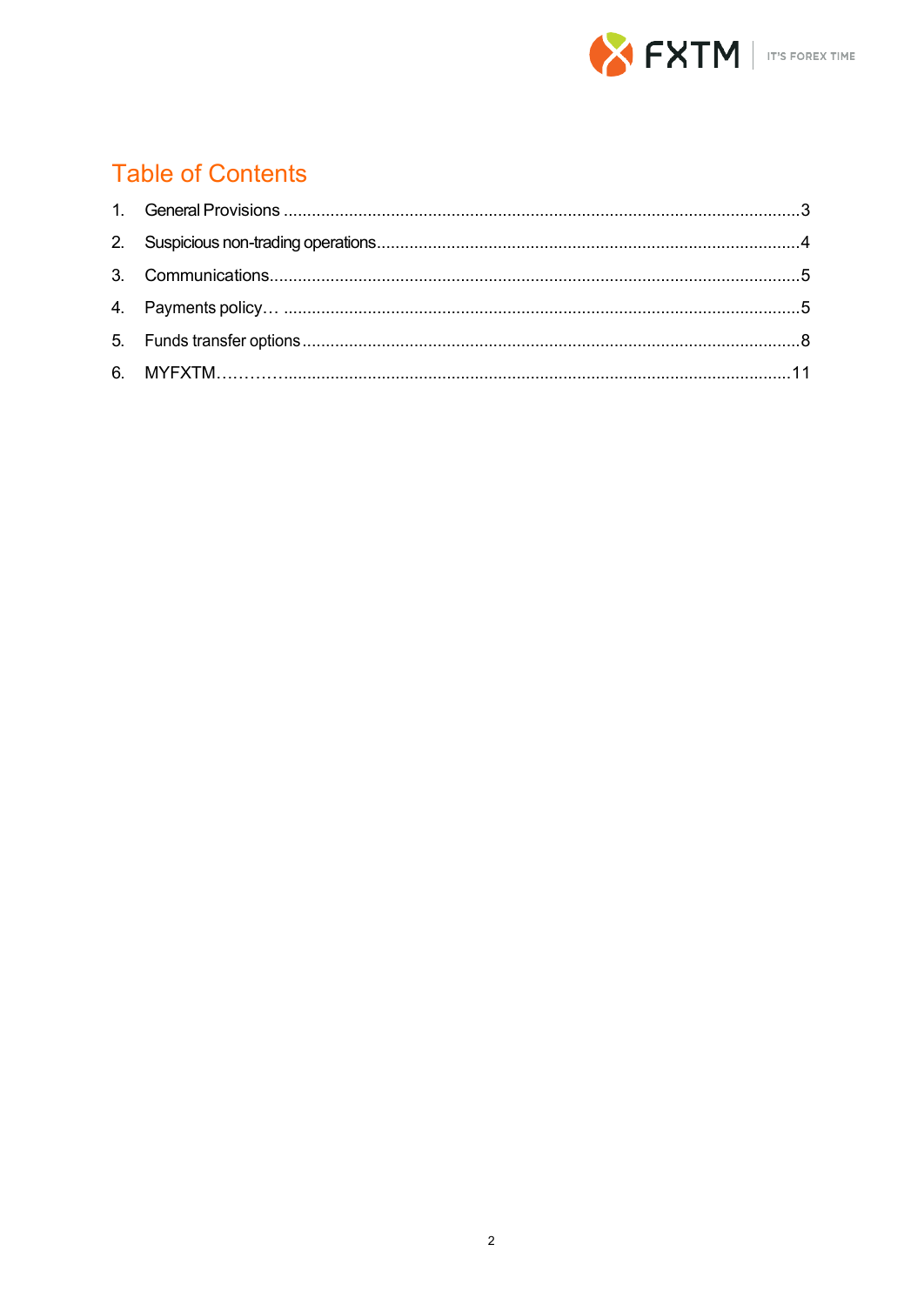

## <span id="page-2-0"></span>1. General Provisions

- 1.1. These Regulations on Non-Trading Operations (the "Regulations") have been developed within a framework of international cooperative measures aimed at combating financial misconduct, exposing and preventing violations of the law, and establishing the procedure for performing non- trading operations on a Client Account with FXTM (the "Company" or "FXTM").
- 1.2. "Non-trading operation" shall mean any operation performed by the Client that involves the depositing of funds to their Client Account, the withdrawal of funds 'from their Client Account, or the internal transfer of funds between Client Accounts in MyFXTM. The terms and definitions applicable to these Regulations are specified in Appendix A of the Client Agreement, which can be found in the "Account Opening Agreements" subsection, located in the "Policies and Regulation" section on the Company Website. In cases where certain provisions of these Regulations concerning non-trading operations contradict those in the Client Agreement or the Terms of Business, the provisions of these Regulations shall prevail. This provision does not render other terms of the aforementioned documents invalid.
- 1.3. Requests for non-trading operations can only be sent by the Client to the Company through MyFXTM. All other means of communication specified in Clause 3 of these Regulations are intended for further supporting correspondence between the Company and the Client and notifications to the Client by the Company.
- 1.4. When registering for MyFXTM on the Company Website, the Client undertakes to provide accurate and authentic information to identify themselves in accordance with the requirements of the Client Registration Form on the Company Website and these Regulations. The Client shall inform the Company of any changes to their identification data in a timely manner.
- 1.5. The Company reserves the right to request the following documents at any time in order to verify the Client's identity as an individual person:
	- a. Proof of legal existence issued by the local government. A high-resolution scanned copy or photo of the Client's passport pages or any other national ID that clearly indicates the Client's full name, date and place of birth, passport/ID number, dates of issue and expiry, issuing country, and the Client's signature;
	- b. Proof of address. A high-resolution copy or photo of a: utility bill (water, electricity, phone bill) issued within the last 6 months; bank statement (for a current account, deposit account or credit card account); bank reference letter confirming the Client's address.
- 1.6. The Client guarantees the legitimate origin, lawful possession and right to use the funds transferred by the Client to the Client Accounts and such representation is deemed made each time such a transfer is being made.
- 1.7. In accordance with the USA's "Foreign Account Tax Compliance Act" (FATCA), the Company or its liquidity provider(s) is/are registered with the Internal Revenue Service (IRS) of the USA [\(https://www.irs.gov/\),](https://www.irs.gov/) thereby confirming its consent to collect and report information on US taxpayers to the Internal Revenue Service of the USA. The Company collects information, allowing it to determine whether new or existing Clients are subject to FATCA requirements. In this regard, the Company may request that the Client complete one of the questionnaires on self- certification in a form from the Company, the W-8 form, and may request additional documents and information. The Company cannot provide services to those individuals whose foreign accounts are subject to FATCA tax requirements.
- 1.8. The Company shall have the right to amend at its sole discretion the terms of these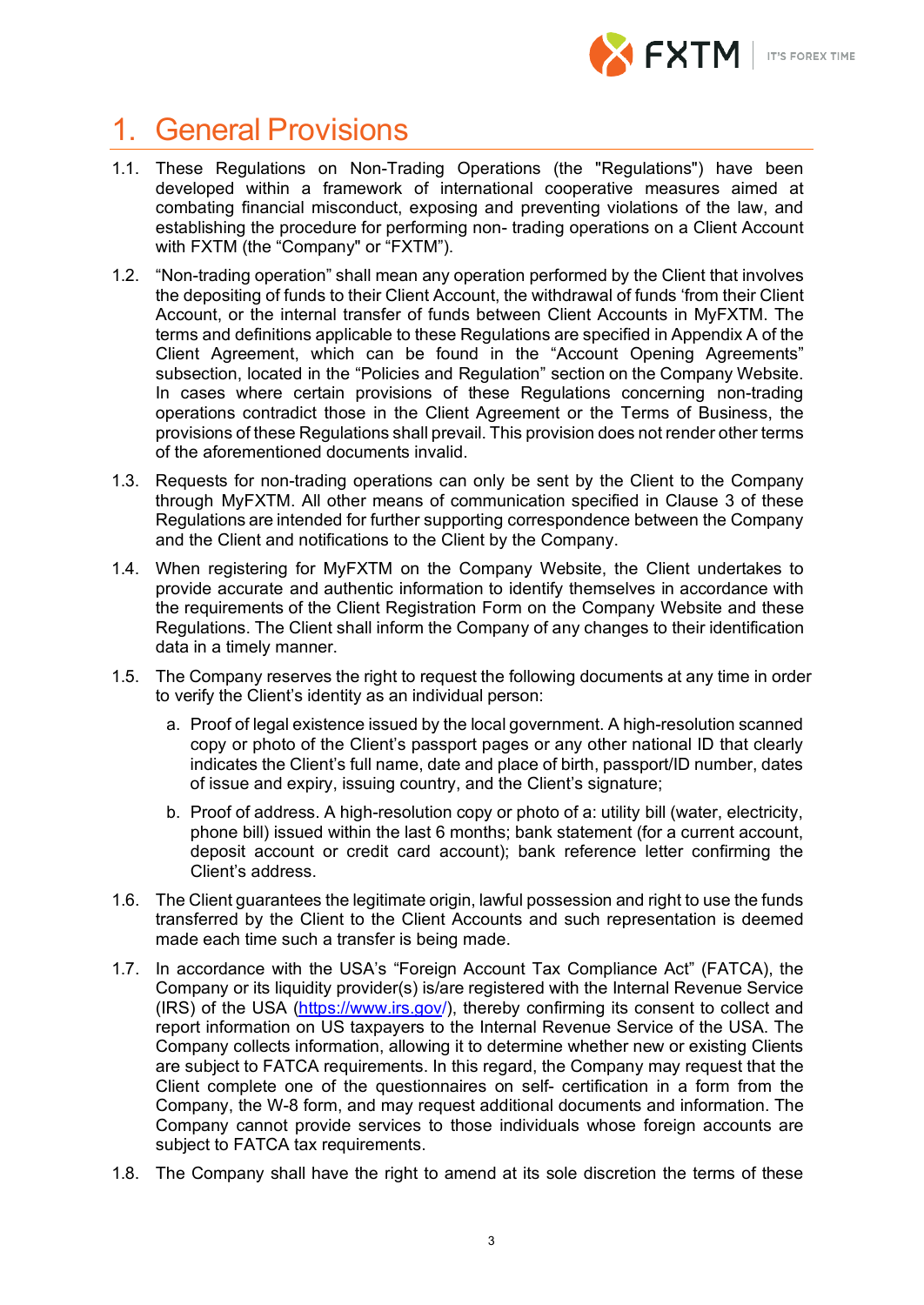

Regulations at any time giving the Client 3 (three) business days' prior notification in one or several of the ways described in Clause [3.1 o](#page-4-2)f these Regulations. Such amendments will come into effect on the date specified in the notification.

- 1.9. These Regulations are transparent and are an integral part of the Agreement concluded between the Company and the Client.
- 1.10. The content of these Regulations shall be disclosed without limitation upon the request of any interested party.
- 1.11. The Client acknowledges and agrees that (without prejudice to any of the Company's other rights under the Operative Agreements to close out the Client's Open Positions and exercise other default remedies against the Client) where a sum is due and payable to the Company in accordance with the Operative Agreements and sufficient cleared funds have not yet been credited to the Client's Trading Account, the Company shall be entitled to treat the Client as having failed to make a payment to the Company and to exercise its rights under the Operative Agreements. The payment amount will be converted into the Currency of the Trading Account at the rate determined by the bank of the Company.

### <span id="page-3-0"></span>2. Suspicious non-trading operations

- <span id="page-3-1"></span>2.1. The Company may declare a non-trading operation suspicious in cases including, but not limited to:
	- a. exposure of abuse of funds transfers without using the Company's services (without completing trading operations on the trading account);
	- b. revelation of the unusual nature of operations that do not have obvious economic substance or obvious legal purpose;
	- c. revelation of circumstances providing grounds to believe that the operations are being performed for the purpose of money laundering or financing terrorism;
	- d. failure of the Client to provide proof of identity or other documents for verification, as well as the submission of inaccurate information by the Client;
	- e. inability to contact the Client using their registered email address and telephone number;
	- f. failure of the Client to provide proof of the identity of a beneficiary, i.e., a person for the benefit of whom the Client acts (in particular, on the basis of an agent contract, commission, and trust management contracts, while carrying out nontrading operations);
	- g. submission of counterfeit or invalid documents.
- 2.2. The Company can declare a non-trading operation suspicious on the basis of analysis of the nature of a non-trading operation, its components, attending circumstances, and interaction with the Client or the Client's representative.
- <span id="page-3-2"></span>2.3. The Company reserves the right to investigate the nature of any suspicious non-trading operations listed in clause [2.1 o](#page-3-1)f these Regulations, whereupon such operations will be suspended until the reasons for their occurrence are ascertained and the investigation is complete.
- 2.4. During the course of an investigation, in accordance with clause [2.3](#page-3-2) of these Regulations, the Company shall have the right to request that the Client provide proof of their identity, proof of their residency, proof of payment documents, and other documents confirming the lawful possession and legitimate origin of the funds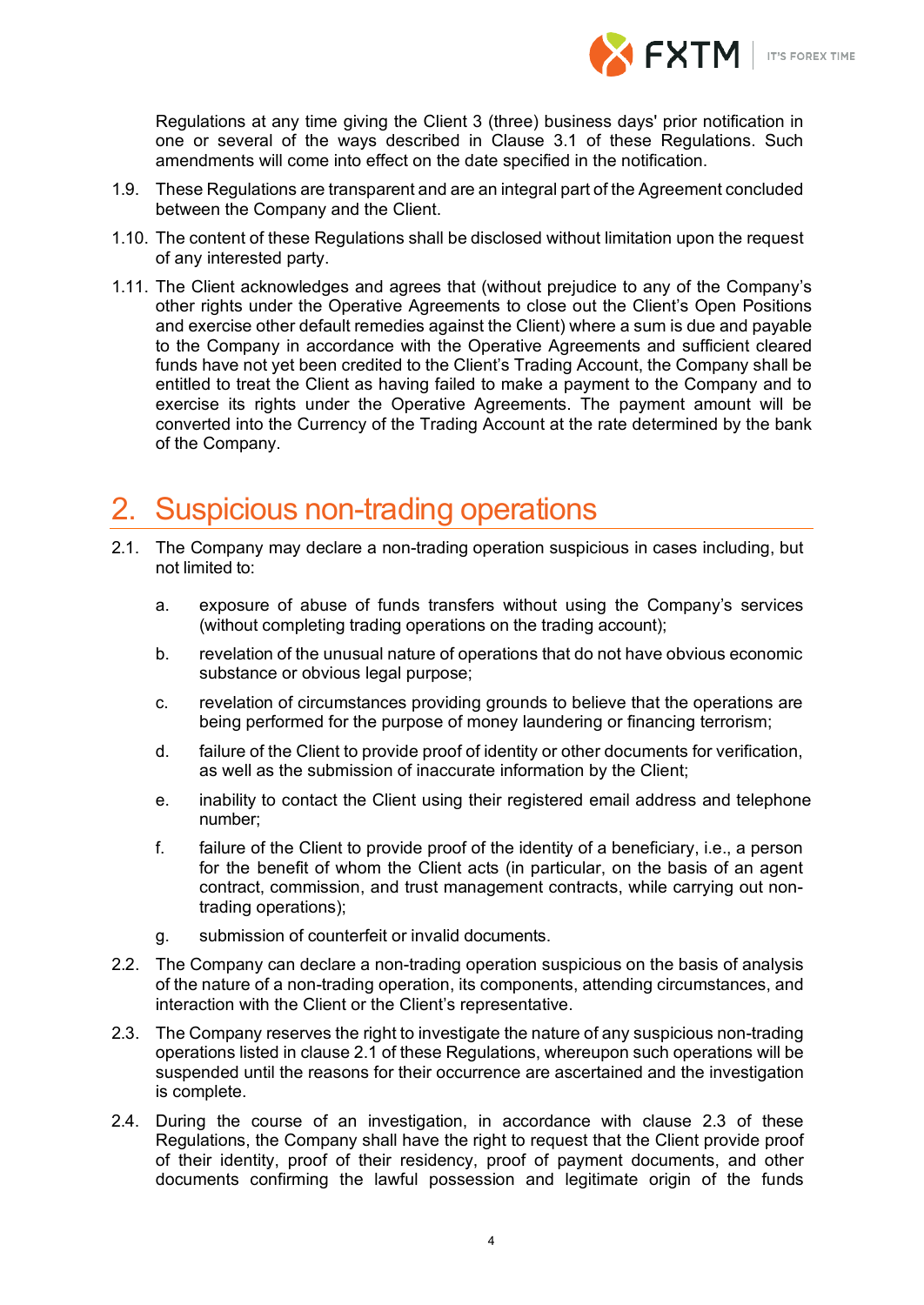

transferred to the Client's Account.

- 2.5. If suspicious non-trading operations should be exposed, the Company shall have the right to:
	- a. refuse to perform these operations by rejecting the respective request;
	- b. limit funds deposits and/or funds withdrawals to/from the Client's Account, in any way, at the Company's discretion;
	- c. return funds previously deposited to the Client's Account to the source from which the deposit was made;
	- d. write off any compensated commissions or bonuses credited to the Client for operations performed by the Client;
	- e. terminate relations with the Client.
- 2.6. In the case of refusal to perform suspicious non-trading operations or the termination of relations with the Client as a result of suspicious non-trading operations performed by the Client, the Company shall not be held liable for any breach of contract with the Client.

### <span id="page-4-0"></span>3. Communications

- <span id="page-4-2"></span>3.1. In order to communicate with the Client, the Company will communicate with the Client as per Clause 18 of the Client Agreement.
- 3.2. The Client shall notify the Company in a timely manner of any change in his contact details either by updating the information in MyFXTM or by any other method offered by the Company.
- 3.3. The Client understands and accepts that the Company reserves the right to unilaterally terminate relations with the Client should the Client behave inappropriately when communicating with a Company employee.
- 3.4. Every non-trading operation by a Client shall be confirmed by a log in the "My Transfers" of MyFXTM. If the Client has reason to believe that the log is inconsistent, the Client shall have the right to lodge a complaint in accordance with the Complaints Management Policy.
- 3.5. If the Client has reason to believe that there has been a mistake in their own favor in the log, the Client is obliged to inform the Company about the mistake as soon as possible using the contact information provided on the "Contact us" subsection, located in the "About Us" section of the Company's website.

### <span id="page-4-1"></span>4. Payment's policy

- 4.1. Funds deposits to a Client Account and funds withdrawals from a Client Account may only be performed via the deposit and withdrawal methods available in MyFXTM. Commission fees as well as other charges for each deposit and withdrawal option are published in MyFXTM and on the Company Website and may periodically be changed by the Company.
- 4.2. The Client understands and accepts that any commissions or other charges incurred by the transfer of funds shall be at the Client's expense. The Company shall not charge any additional commission for funds transfers, except for the commissions and other expenses specified in these Regulations.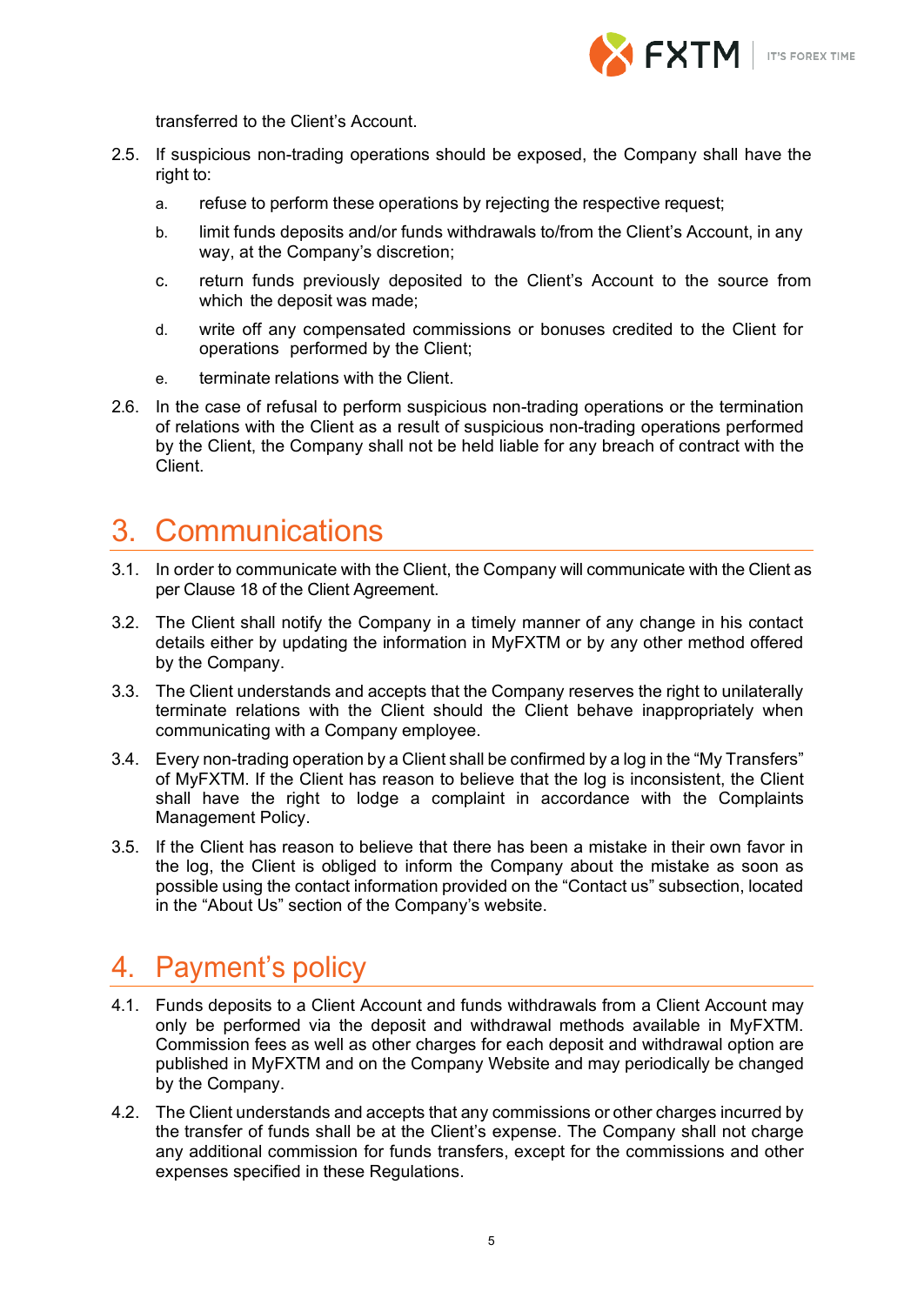

- 4.3. The deposit of funds to a Client Account shall be carried out on the basis of a funds deposit request. The withdrawal of funds from a Client Account shall be carried out on the basis of a fund's withdrawal request. The transfer of funds from one trading account to another, which belongs to the same Client, shall be carried out on the basis of an internal funds transfer request. These requests shall be processed by the Company within 1 (one) business day, but not later than at the end of the business day following the day on which the request was received (or, in the case of deposits, following the day on which the funds were credited to the Company Account) whereby no additional information or document is needed.
- 4.4. Requests for non-trading operations such as deposit requests, withdrawal requests, and internal funds transfer requests shall be submitted by the Client in MyFXTM and shall be considered as accepted by the Company if they are displayed in the "My Transfers" of MyFXTM and in the Company records of Client requests.
- 4.5. The Company shall credit the sum received on the Company Account to the Client's Account.
- 4.6. Funds shall be credited to the Client's Trading Account in the denomination currency of the Client's Account, regardless of the currency in which the funds were initially transferred. If the transfer currency differs from the Client Account currency, the transfer amount shall be converted at the exchange rate as published in MyFXTM at the moment the payment is received on the Company Account.
- 4.7. Funds withdrawals from the Client's Account shall be processed in the denomination currency of the Client's Account, regardless of the currency in which the funds are to be transferred. If the Client Account currency differs from the transfer currency, the transfer amount shall be converted into the transfer currency at the exchange rate as published in MyFXTM, at the moment the funds are debited from the Client's Account.
- 4.8. Exchange rates are published in MyFXTM and are periodically updated by the Company.
- 4.9. Currencies accepted by the Company for crediting Client Accounts, as well as currencies available for transfer to the Client's Outgoing Account, depending on the funds transfer method, are shown in MyFXTM.
- 4.10. If the Client gives an instruction to withdraw funds from the Trading Account, the Company shall pay the specified amount within the advertised timeframe for each payment system on the website, if the following requirements are met:
	- (i) the withdrawal instruction includes all necessary information;
	- (ii) the instruction is to make a bank transfer and/or settle the funds by any other payment method as agreed between the Parties, to the account of the Client (under no circumstances will payments to third party or anonymous accounts be accepted); and
	- (iii) at the moment of payment, the Client's Free Margin exceeds the amount specified in the withdrawal instruction including all payment charges.
- 4.11. The Company shall have the right to set restrictions on the minimum and maximum transfer amounts, which may vary depending on the direction, method, and currency of transfer.
- 4.12. The Company shall have the right to set restrictions on the maximum number of withdrawal requests and internal funds transfer requests that can be submitted in one Client's MyFXTM every 24 hours. These restrictions are published in MyFXTM and may be changed by the Company from time to time.
- 4.13. In the event that funds are returned to the Company Account after being transferred to the Client on the basis of their withdrawal request, the funds shall be credited to the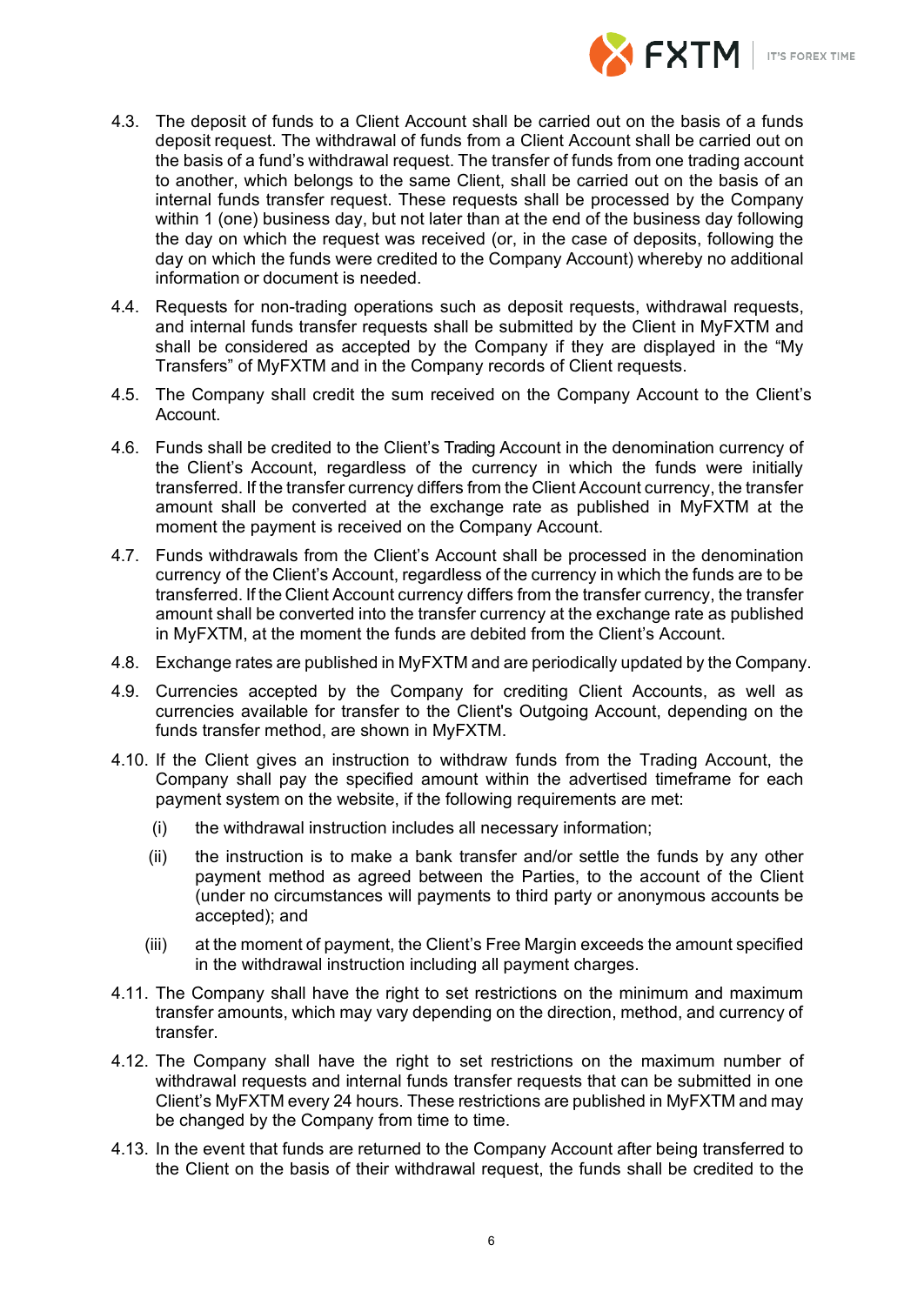

Client's Account in the same amount credited to the Company Account, while any commissions or other charges incurred by the returning of funds shall be at the Client's expense and shall be paid by deducting them from the amount re-credited to Client's Account.

- <span id="page-6-0"></span>4.14. If funds transferred as a deposit to a Client Account via bank transfer are not credited to the Client Account within 5 (five) business days of the date of payment, the Client shall have the right to request that the Company makes an inquiry into the transfer in accordance with clause [7.3.](#page-11-0) The Client understands that the inquiry may involve paying commission, which shall be at the Client's expense. The payment method for such expenses shall be determined on an individual basis and may be carried out by transferring the necessary amount to the Company Account or by deducting the amount from the Client Account.
- <span id="page-6-1"></span>4.15. If funds transferred as a deposit to a Client Account through an Electronic Payment System or through a bank card transfer are not credited to the Client Account within 2 (two) business days of the date of payment, the Client shall have the right to request that the Company makes an inquiry into the transfer.
- <span id="page-6-2"></span>4.16. If funds transferred to the Client's External Account via bank transfer are not credited to the Client within 5 (five) business days of the withdrawal request acquiring "Funds Sent" status, the Client shall have the right to request that the Company makes an inquiry into the transfer. The Company may provide the Client with a SWIFT-message copy confirming the bank transfer's execution.
- <span id="page-6-3"></span>4.17. If funds transferred to the Client's External Account through an Electronic Payment System or through a bank card transfer are not credited to the Client within 2 (two) business days of the withdrawal request acquiring "Funds sent" status, the Client shall have the right to request that the Company makes an inquiry into the transfer. The Company may provide the Client with a screenshot or an assigned reference number of the bank card transaction, confirming the transfer of funds to the Client's External Account.
- 4.18. The Client understands and accepts that the inquiry and request for documents, in accordance with Clauses [4.14,](#page-6-0) [4.15,](#page-6-1) [4.16](#page-6-2) and [4.17](#page-6-3) of these Regulations, may involve paying commission, which shall be at the Client's expense. The payment method for such expenses shall be determined on an individual basis and may be carried out by transferring the necessary amount to the Company Account or by deducting the amount from the Client's Account.
- 4.19. In the event that a Company employee makes a mistake when carrying out a transfer, which results in funds not being credited to the Client's External Account, any expenses incurred in resolving the situation shall be at the Company's expense.
- 4.20. If the event that the Client makes a mistake when filling out the withdrawal request form which results in funds not being credited to the Client's External Account, any expenses incurred in resolving the issue shall be at the Client's expense. The Company shall not be held liable for any lost funds related to such transactions.
- 4.21. The Client agrees that the Company has the right to unilaterally collect arrears on a Client Account from funds held on any of the Client's other Accounts in MyFXTM, or from another MyFXTM account if the Company believes that there is a connection between this MyFXTM account and the Client.
- 4.22. The transfer of funds to the Company Account and funds withdrawals from Client Accounts shall meet the requirements and consider the restrictions established by these Regulations, by current legislation, and other legal acts of countries within the jurisdiction of which the funds transfer takes place.
- 4.23. The Company has the right to restrict the Client's ability to conduct non-trading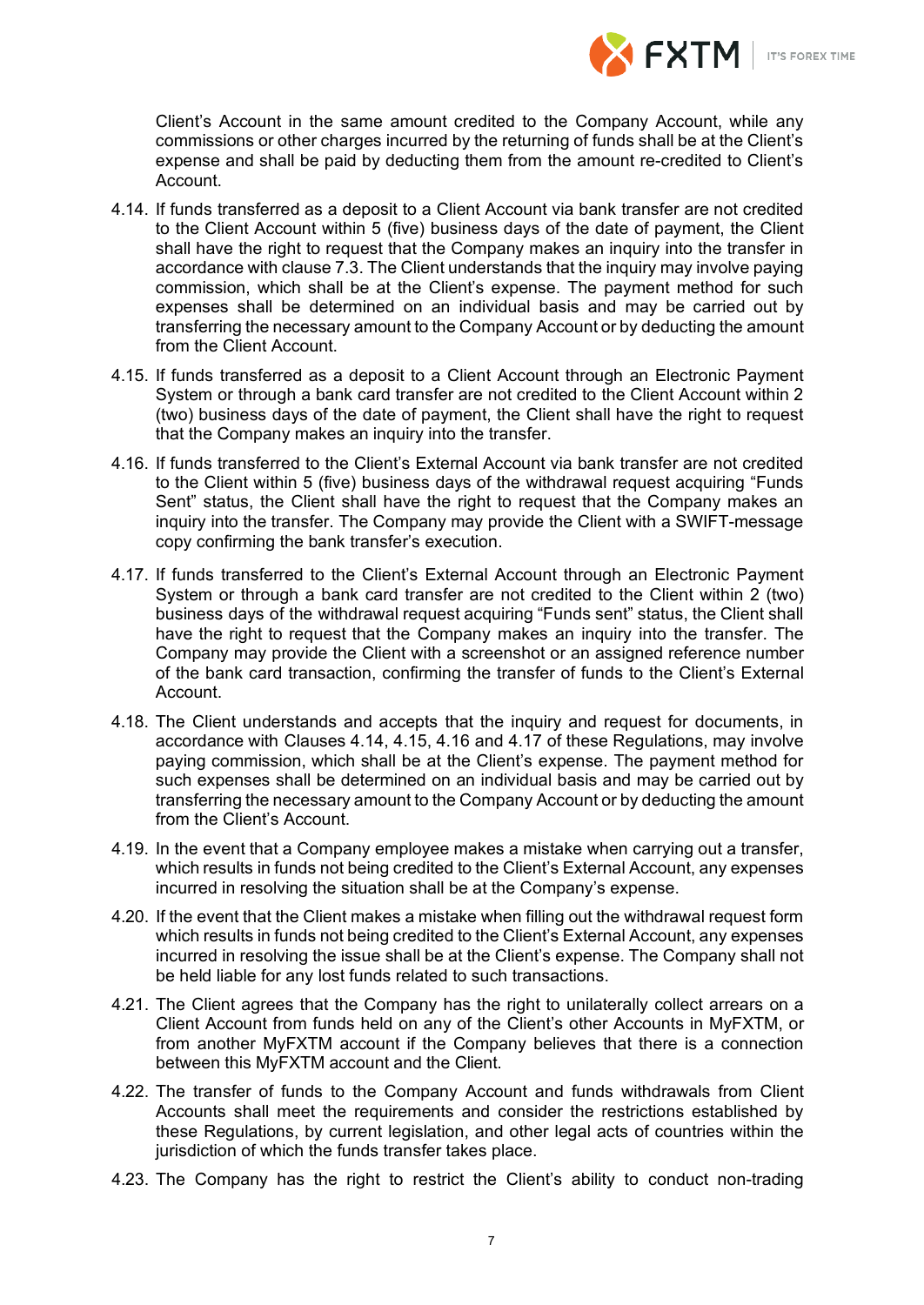

operations (as well as to suspend the execution of requests submitted by the Client) until the situation has been resolved, in the following cases:

- (i) in the event that the Client breaches Clause 18.1 of the Client Agreement;
- (ii) in order to rectify the consequences of a non-market quote;
- (iii) in the event of a technical failure occurring at the Company or at an authorized Company Agent.
- 4.24. In the event that a Client Account falls into arrears, the Company retains the right to suspend any of the Client's withdrawal and internal account-to-account transfer requests including requests that were already made before the Client Account fell into arrears - until the Client has paid off the arrears in full.
- 4.25. The Client may withdraw any of his/her profits that exceed the amount deposited from the specific destination of incoming of funds, from a bank account that belongs to him/her, provided that all the necessary evidence is submitted to the Company.
- 4.26. The Client will not be allowed to withdraw his funds by any other method, or to any other country, apart from his/her country of origin. However, under exceptional cases, the Company may proceed to send funds to a different country from the Client's country of residence, provided that all the relevant information and documentation is submitted by the Client. The availability of each payment system may differ depending on country of residence therefore the payment systems available shall be located in the Client Portal.

### <span id="page-7-0"></span>5. Funds transfer options

#### 5.1. **Bank transfer**

- 5.1.1.The Client may deposit/withdraw funds to/from their Client Account via bank transfer provided that this payment method is supported by the Company at the moment the transfer is executed.
- 5.1.2.The Client may only deposit funds via bank transfer to the Company Account from a bank account registered in the Client's name.
- 5.1.3.The Company bank details, purpose of payment, and the due date should be observed carefully by the Client. In the event that the Client cannot make a transfer with the specified purpose of payment in the Bank Details, the Client must contact the Back Office Department to address this issue on an individual basis.
- 5.1.4.The Company shall have the right to reject the deposit of funds transferred by bank transfer to the Company Account in cases where the specified purpose of payment has been changed or in cases where funds have been transferred by a third party on the Client's behalf. In such cases, the Company shall return the funds to the bank account from which they were transferred. All costs incurred by returning such transfers shall be at the Client's expense.
- 5.1.5.The Client may submit a withdrawal request via bank transfer only to bank accounts registered in the Client's name.
- 5.1.6.The Company shall transfer money to the bank account of the Client in accordance with the details provided in the withdrawal request.
- 5.1.7.When transferring funds, the Company shall use the purpose of payment as provided in MyFXTM. In the event that the purpose of payment is changed, the Company shall be obliged to inform the Client of the new purpose of payment immediately by publishing it in MyFXTM.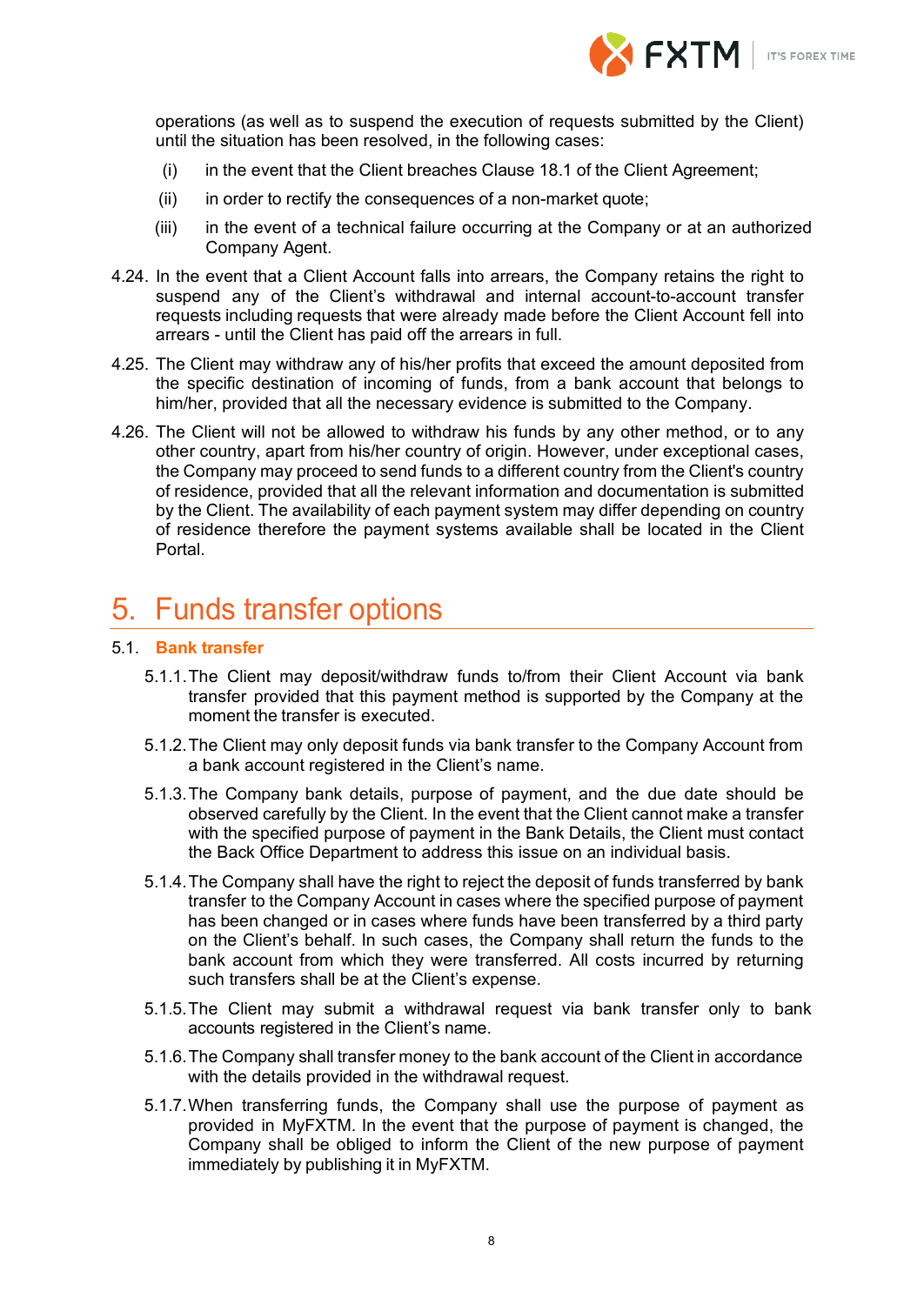

5.1.8.The Client understands and accepts that the Company shall not bear responsibility for the terms and time of execution of a bank transfer by the Client's bank.

#### 5.2. **Bank card transfer**

- 5.2.1.The Client may make a deposit to their Account with accepted types of bank card - specified in MyFXTM - at any time, provided that this method is supported by the Company at the moment the transfer is executed.
- 5.2.2.The acceptance of payments made by Clients of the Company through MyFXTM by way of international card payment systems are carried out by official partners and Payment Service Providers that the Company collaborates with.
- 5.2.3.The Client may only carry out a transfer from a bank card issued in the Client's name.
- 5.2.4.Transfers from the bank cards of third parties are not accepted by the Company. In cases where the Company receives a payment to a Client Account from the bank card of a third party, the Company shall issue a refund to the bank account from which they were transferred. All costs incurred by such a refund shall be at the expense of the Client or the aforementioned third party.
- 5.2.5.When making a deposit via a bank card, the Company shall have the right to request the following documents from the Client:
	- (i) a high-resolution scanned copy or photo of their passport;
	- (ii) a high-resolution scanned copy or photo of a bank card, where the scan or photo of the front of the card should show: the first six (6) and last four (4) digits of the card number, the full name of the cardholder, the name of the issuing bank, and the expiration date. The scan or photo of the reverse side should show the cardholder's signature, but the CVC2 or CVV2 code should be concealed. The Client will need to provide a one-time scan or photo for each card used;
	- (iii) any other proof that might deemed appropriate from any credit institution connected with the said deposit/s;
	- (iv) when transferring funds from a prepaid card (which does not bear the cardholder's name) or virtual card (which does not have a physical carrier card), the Client will need to provide a scan of the official confirmation letter from the issuing bank, verifying that the Client is the genuine cardholder. The document must contain the card number, the Client's full name, and bear the stamp of the issuing bank.
- 5.2.6.The Client understands and accepts that when using this type of transfer, the following restrictions shall be placed on the Client's Account:
	- a. Funds withdrawals shall only be possible via bank transfer to a bank account registered in the Client's name or to the bank card that was used to deposit the funds, provided that this payment method is supported by the Company at the moment the transfer is executed;
	- b. Funds withdrawals via Electronic Payment Systems shall not be executed by the Company.
- 5.2.7.The Client understands and accepts that the Company shall not be held liable for the time required to execute transfers, the terms of execution by the card's issuing bank, or for circumstances resulting in a technical failure during the transfer's execution when the fault lies not with the Company, but with the issuing bank, processing centre, or international payment system or any other involved to the relevant transaction stakeholder.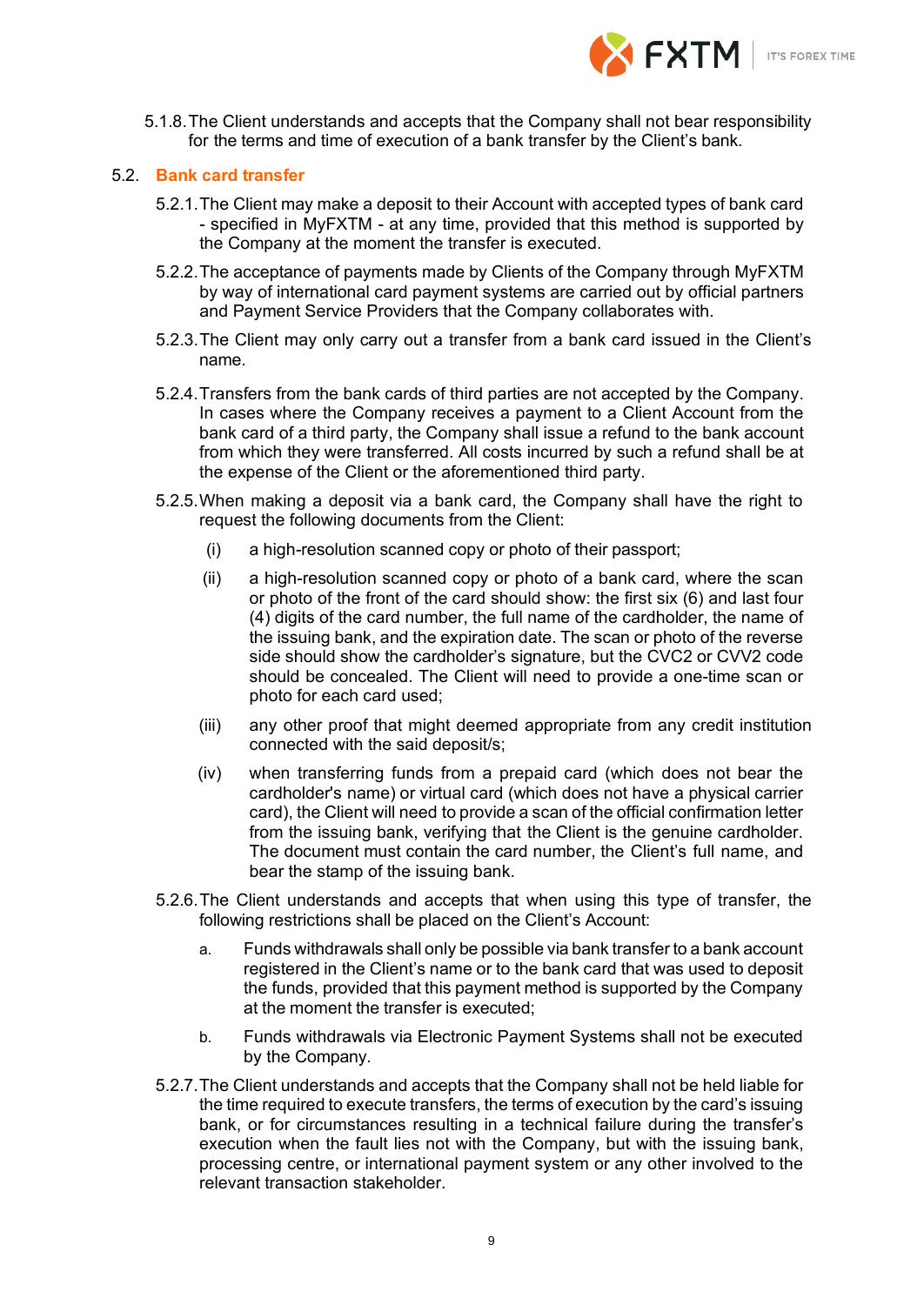

- 5.2.8.After the funds transferred by the Client via bank card have been credited to the Client's Account with the Company, the Company is considered as having completely fulfilled its obligations with regards to rendering services for the crediting of funds and shall not be subject to dispute.
- 5.2.9.In certain exceptional cases, the Company may refund payments made by bank card. In this case, the funds will be returned to the card that was used for the deposit. Additionally, funds will be returned in the same currency in which the Client made the deposit to their MyFXTM account. The Client hereby understands and accepts that when refunding such payments, the Company bears no responsibility for banking fees and commissions associated with converting funds into the denomination currency of the Client's bank account. The refund shall be credited to the Client's bank account in accordance with the rules and timeframe set out by the issuing bank.

#### 5.3. **Electronic payment system**

- 5.3.1.The Client may make transfers via an Electronic Payment System (hereinafter, "EPS") to deposit funds to a Client Account and withdraw funds from a Client Account at any time, provided that this payment method is supported by the Company at the moment the transfer is executed.
- 5.3.2.The Client may only perform an EPS transfer through the Client's personal account registered with the EPS.
- 5.3.3.The Client shall be obliged to check the details of the Company Account in MyFXTM before carrying out an EPS transfer in cases where the transfer is not executed automatically from MyFXTM.
- 5.3.4.The Company shall transfer funds to the Client's EPS account in accordance with the details provided in the withdrawal request.
- 5.3.5.When making a deposit via an EPS, the Company shall have the right to request the following documents from the Client:
	- (i) Proof of ownership of the EPS holder showing the same client as the account holder/owner
	- (ii) Proof of source of funds in case there is any request from authorities confirming the lawful possession and legitimate origin of the funds transferred to the Client's Account via the EPS.
- 5.3.6.The Client understands and accepts that the Company shall not be held responsible for the time required to execute the transfer, for the EPS's terms of service, or for circumstances resulting in technical failure during the execution of transfers when the fault lies not with the Company, but with the EPS.

#### 5.4. **Internal funds transfer**

- 5.4.1.The Client may submit an internal funds transfer request at any time provided that this method is supported by the Company at the moment the transfer is executed.
- 5.4.2.The Client may submit an internal funds transfer request to another Trading Account of the same Client in MyFXTM. Internal funds transfer requests to the accounts of third parties shall not be accepted by the Company.
- 5.4.3.Upon performing an internal funds transfer from a Client's account to which a deposit has previously been made via bank card or EPS, withdrawal restrictions shall be placed on the Client Account to which the funds are being transferred.
- 5.4.4.In the event that a Company employee makes a mistake when carrying out an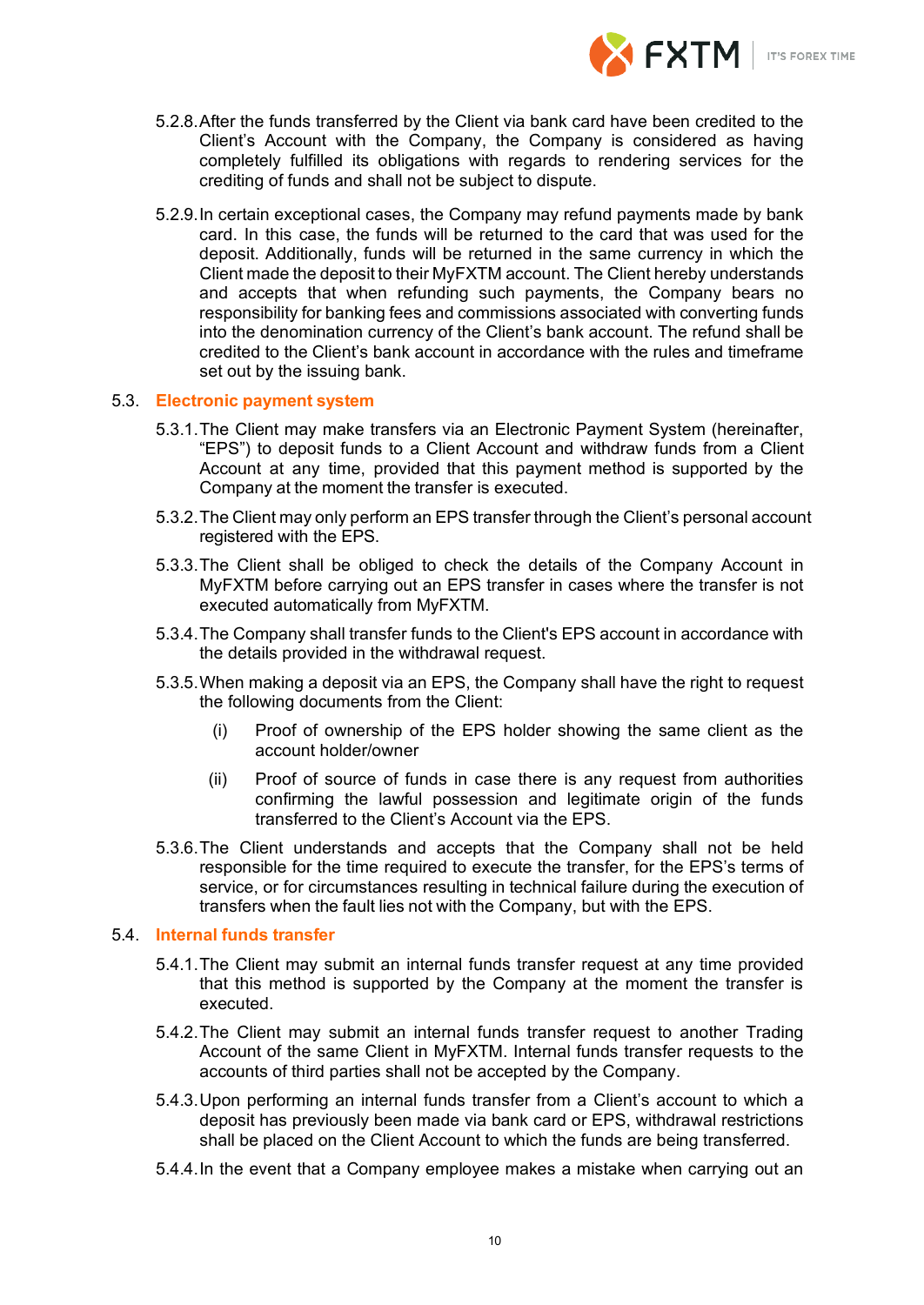

internal transfer that results in funds being credited to the wrong account, the sum indicated in the request shall be returned to the Client at the Company's expense.

5.4.5.In the event that the Client makes a mistake when filling out the internal funds transfer request that results in funds being credited to the wrong account, the sum indicated in the request shall not be returned to the Client.

### <span id="page-10-0"></span>6. MYFXTM

- 6.1. The Client accepts the provisions of these Regulations concerning the use of MyFXTM and consents to being subject to the obligations contained herein.
- 6.2. MyFXTM is password-protected, and the Client confirms and accepts that MyFXTM is accessible only by using a password.
- 6.3. The Client accepts full responsibility for the security of their password and its protection from unauthorized access by third parties including Company employees. If ever Client gives access of their password to a third party, the latter should change the password with immediate effect.
- 6.4. All instructions completed through MyFXTM after entering the password are considered to be executed by the Client.
- 6.5. Any party who has gained access to MyFXTM by entering the password shall be considered to be the Client.
- 6.6. The Company shall not be responsible for any losses incurred as a result of theft, loss or disclosure of the password to third parties.
- 6.7. The Client shall have the right to change their MyFXTM password independently or by following the password recovery procedure.
- 6.8. The Client can see the following deposit request statuses in the "My Transfers" section of MyFXTM:
	- a. the "*Processing*" status means that the funds are waiting to be transferred to the Client's Account;
	- b. the "*Funds deposited to account"* status means that the funds have been deposited to the Client's Account.
	- c. The "*Declined*" status means that the request has been denied. The reason for the request being denied is shown in the details of the transfer.
- 6.9. The Client can see the following withdrawal request and internal funds transfer request statuses in the "My Transfers" section of MyFXTM:
	- a. the "*Processing*" status means that the request has been received by the Company;
	- b. the "*Funds Sent"* status means that the funds have been transferred to the Client's External Account that was specified in the request or that the funds have been deposited to another of the Client's accounts in the case of an internal funds transfer;
	- c. the "*Declined*" status means that the request has been denied. The reason for the request being denied is shown in the details of the transfer.
- 6.10. Deposit requests, withdrawal requests and internal funds transfer requests may be cancelled by the Client (in the "My Transfers" section of MyFXTM) before they are executed.